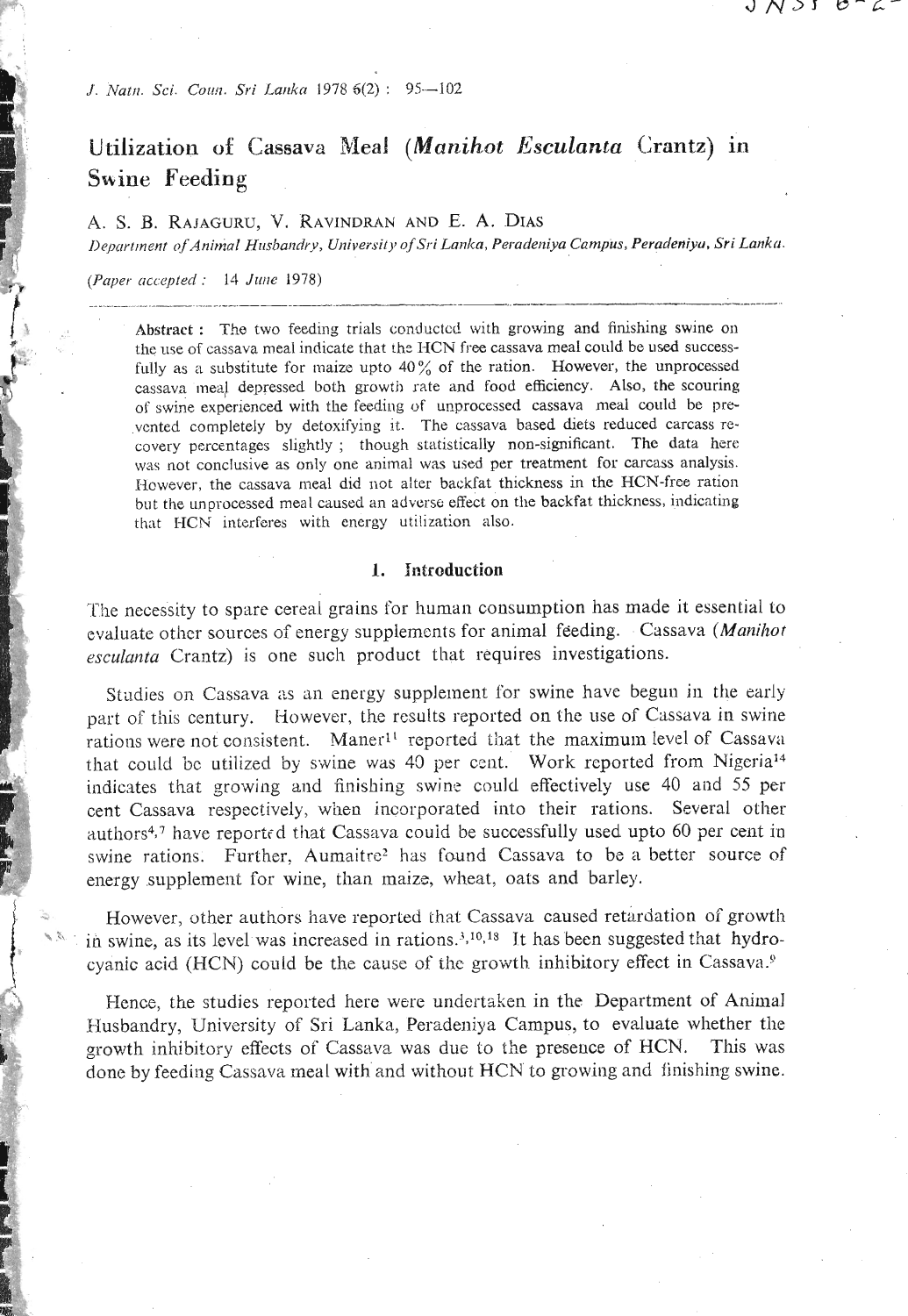#### **2. Experimental**

Cassava meal was prepared from fresh Cassava tubers, chopped into slices of about quarter of an inch in thickness, by drying in a Unitherm Oven at 100°C for 8 hours and grinding the dried material. HCN was eliminated from dried Cassava chips by using the dry-soak-dry method suggested by Rajaguru.<sup>16</sup> Chemical composition of the Cassava meal used are reported in Table 1.

| TABLE 1. Chemical Composition of Cassava Meal |  |
|-----------------------------------------------|--|
|                                               |  |

| Dry matter $\%$             | $\ddotsc$  | in all   | 86.30 | $\sim$ $\sim$              |
|-----------------------------|------------|----------|-------|----------------------------|
| Crude Protein $\%$          | $\cdots$   | $\cdots$ | 2.60  |                            |
| Crude Fibre $\frac{6}{6}$   | $\cdots$   | $\cdots$ | 1.75  | greater the first state of |
| Ether Extract $\frac{9}{6}$ | $\cdots$   | $\cdots$ | 0.04  |                            |
| Ash $\%$                    | $\cdots$   | $\cdots$ | 1.50  |                            |
| Nitrogen free Extract $\%$  | $\sim 100$ | $\cdots$ | 80.41 |                            |

Two experiments using cross-bred swine were conducted utilizing the same facilities and experimental procedures. Animals of each treatment were housed in separate pens and water was supplied *ad* **libitum.** They were fed twice a day. Intake capacity of feed in each group was judged by the amount consumed within the first half an hour of feeding and based on this, feeding amounts were adjusted at weekly intervals. The rations were fed in a wet form.

#### **Experiment 1.**

18 cross-bred swine comprising 15 males and **3** females were randomly alloted to three treatments on the basis of sex and weight. They were around **60** days of age and had an average weight of **10.56** kg at the time of initial selection.

The first experimental ration contained **35%** unprocessed Cassava meal. Thc second experimental ration contained 35% Cassava meal treated to fully eliminate HCN. These two rations were compared with a maize-based control ration. Ail three rations were balanced to carry nutrients recommended for growing swine by the National Research Council of U.S.A.<sup>13</sup> The composition of rations is shown in Table 2.

This experiment was conducted for five weeks and weekly weight gains and daily feed consumptions were recorded. Feed efficiency was calculated by using the following formula,

Feed efficiency  $=$   $\frac{\text{Average feed} \text{ Consumption}}{\text{Average Weight Gain}}$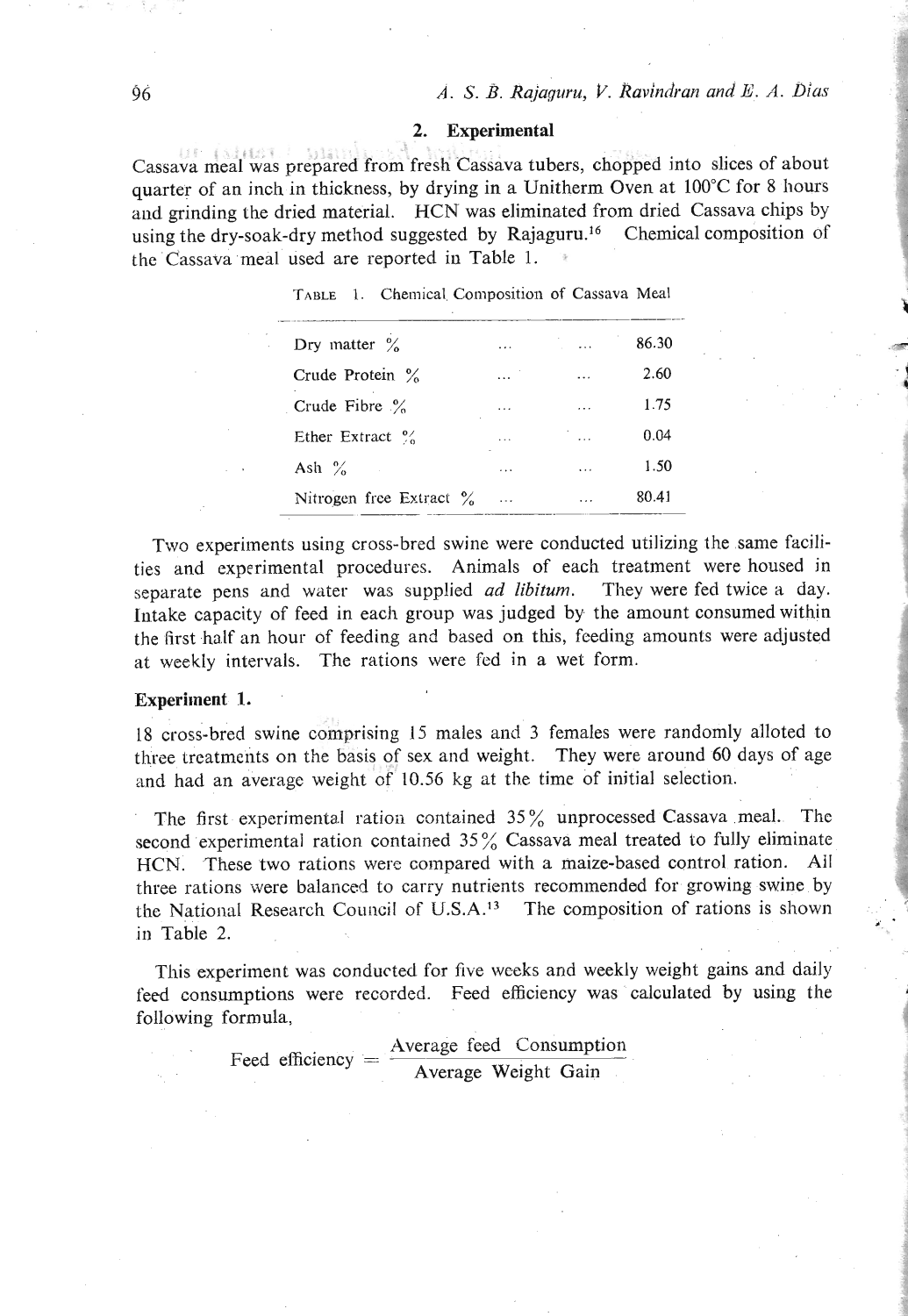|                                     | Maize | Cassava | Coconut<br>poonac | Gingelly<br>poonac |    |    | Rice Fish Bone Zoodry*<br>Bran Meal Meal Zoodry* |
|-------------------------------------|-------|---------|-------------------|--------------------|----|----|--------------------------------------------------|
| Control                             | 35    |         | 30                |                    | 20 | 8  | 0.25                                             |
| 35% HCN free Cassava<br>Meal        |       | 35      | 35                | 5                  | 14 | 10 | 0.25                                             |
| $35\%$ Unprocessed†<br>Cassava Meal |       | 35      | 35                | 5.                 | 14 | 10 | 0.25                                             |

TABLE 2. Percentage composition of Rations for Growing Swine

\*Vitamin and Mineral supplement.

fUnprocessed Cassava Meal contained 100 PPM of HCN.

#### **Experiment 2.**

.%' . 35 % Unprocessed?

Fifteen crossbred castrated males averaging 23.55 kg were randomly assigned to five dictary treatments. A maize based ration, which was formulated to provide the nutrient requirement of finishing swine according to the N.R.C. standards,'3 served as the control. This ration was compared with experimental rations containing 20, 30 and 40 per cent HCN free Cassava meal. A fifth ration containing 40 per cent unprocessed Cassava meal, was included to study the effects of HCN on the performance of finishing swine. All five rations were balanced to be isocaloric and iso-nitrogenous. The composition of these rations is presented in Table **3.** 

|                                     |    | Maize Cassava | Coconut Gingelly Rice | poonac poonac Bran |    |                | Fish Bone Zoo-<br>Meal Meal dry  |      | Methi-<br>onine. |
|-------------------------------------|----|---------------|-----------------------|--------------------|----|----------------|----------------------------------|------|------------------|
| Control                             | 40 |               | 35                    | 5                  | 14 | 5 <sup>1</sup> | $\overline{1}$<br>$\sim 10^{-1}$ | 0.25 | 0.25             |
| $20\%$ HCN free<br>Cassava Meal     |    | 20            | 32                    | 8                  | 33 | 6              | 1                                | 0.25 | 0.25             |
| $30\%$ HCN free<br>Cassava Meal     |    | 30            | 32                    | 5                  | 23 | 9              | 1                                | 0.25 | 0.25             |
| $40\%$ HCN free<br>Cassava Meal     |    | 40            | 30                    | 8                  | 11 | 10             | $\overline{1}$                   | 0.25 | 0.25             |
| $40\%$ Unprocessed*<br>Cassava Meal |    | 40            | 30                    | 8                  | 11 | 10             | 1                                | 0.25 | 0.25             |

**TABLE** 3. Percentage composition of Rations for Finishing swine.

\*Unprocessed Cassava Meal contained 114 PPM HCN.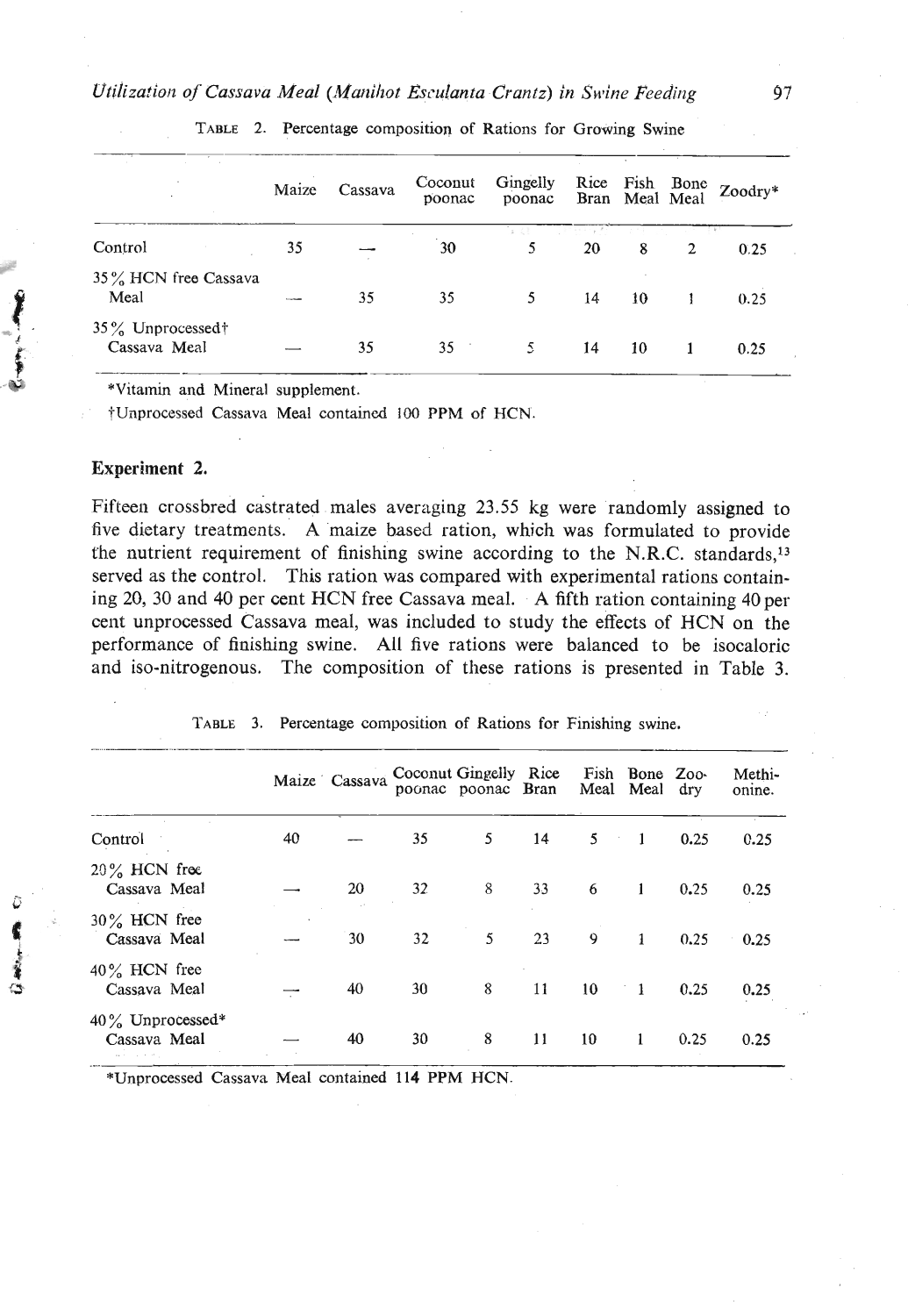Weekly weight gains and daily feed consumptions were recorded throughout the experimental period, which lastednine weeks. At the end of the experiment, one animal was randomly selected from each treatment and was slaughtered after recording the live weight. The dressing percentage was calculated by using dressed weight as a percentage of live weight. Backfat thickness was calculated by averaging the fat thicknesses at first rib, last rib and last lumbar positions. The technique described by Hew and Hutagalung<sup>9</sup> was used in determining carcass composition.

# **3. Results**

### **Experiment 1.**

The performance of growing swine fed Cassava meal rations is presented in Table 4.

**TABLE** 4. Effect of HCN free and unprocessed cassava meal on rate and efficiency of gain of growing pigs.

|                              | Average<br>initial<br>weight<br>kg | Average<br>final<br>woight<br>kg | Average<br>weight<br>gain<br>kg | Average<br>feed con-<br>sumption*<br>kg | Average<br>feed<br>efficiency*<br>kg |
|------------------------------|------------------------------------|----------------------------------|---------------------------------|-----------------------------------------|--------------------------------------|
| $\Delta=0.1$<br>Control      | 10.53                              | 17.52                            | 6.99a                           | 23.33                                   | 3.34                                 |
| 35% HCN Cassava meal         | 10.60 <sup>°</sup>                 | 18.03                            | 7.43a                           | 23.33                                   | 3.14                                 |
| 35% Unprocessed Cassava meal | 10.46                              | 16.44                            | 5.98b                           | 22.73                                   | 3.79                                 |

**\*Statistically not significant.** 

There were no significant differences (P 0.05) in average weight gain or feed, conversion of animals fed maize based control ration and those fed on rations containing HCN free Cassava meal. Animals receiving the ration containing unprocessed Cassava meal gained more slowly (P 0.05) than those fed the other two rations.

The feed conversion efficiency of animals fed unprocessed Cassava meal was  $13.4\%$ and  $20.6\%$  lower than those fed on control and HCN free Cassava meal rations, respectively. However, the differences werc not statistically significant.

**L** 

#### **Experiment 2.**

The preference of finishing swine fed different levels of Cassava meal is presented in Table 5.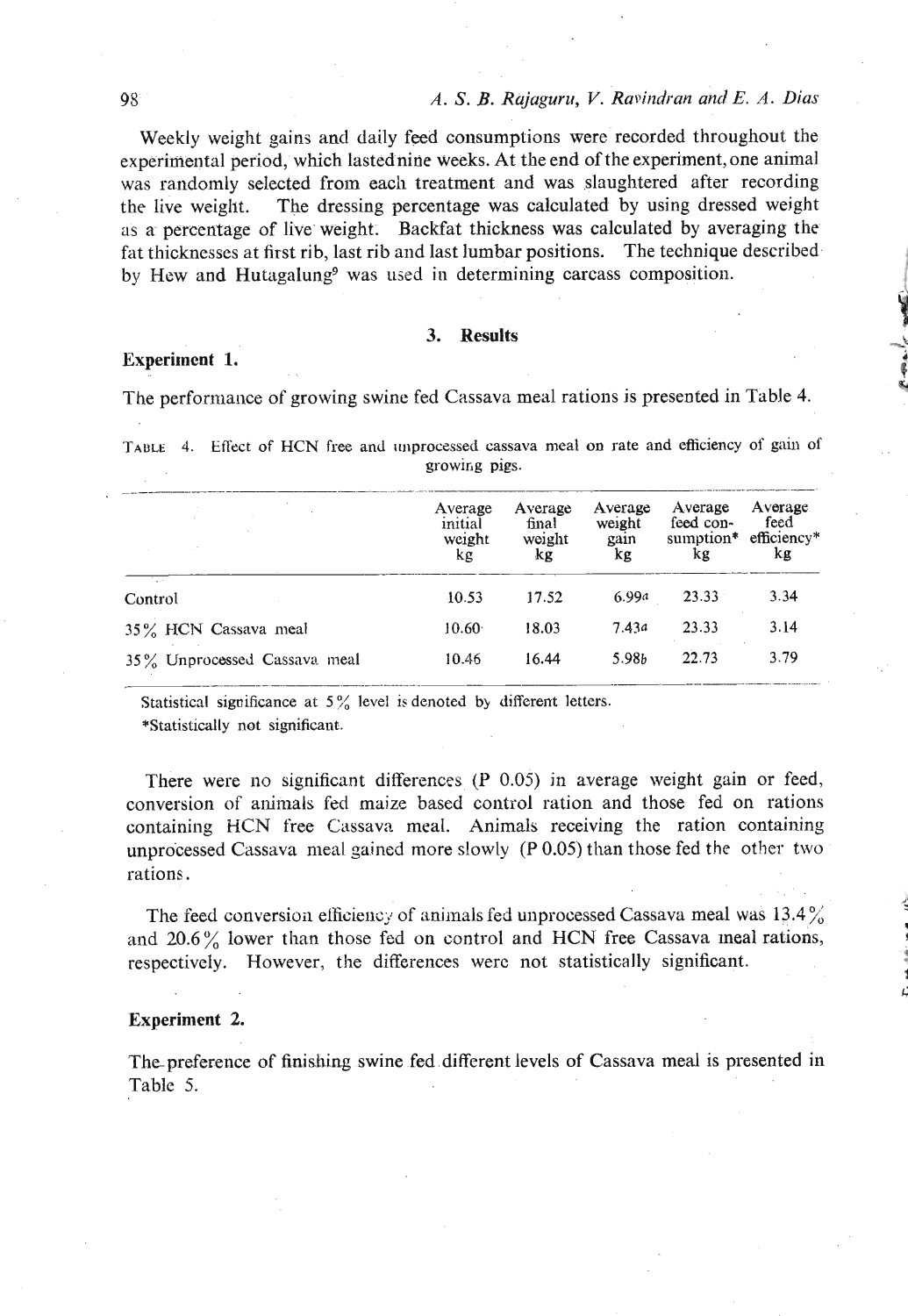|                                 | Average<br>Initial<br>Weight | Average<br>Final<br>Weight |           | Average<br>Weight<br>Feed<br>Consump-<br>tion. | Average<br>Feed<br>Efficiency* |
|---------------------------------|------------------------------|----------------------------|-----------|------------------------------------------------|--------------------------------|
|                                 | kg                           | kg                         | kg        | kg                                             | kg                             |
| Control                         | 23.48                        | 38.03                      | 14.55a    | 57.27                                          | 3.94a                          |
| 20% HCN-free Cassava Meal       | 23.79                        | 36.66                      | 12.88a    | 57.27                                          | 4.45a                          |
| 30% HCN-free Cassava Meal       | 23.48                        | 36.81                      | 13.33a    | 57.27                                          | 4.3Ca                          |
| 40% HCN-free Cassava Meal       | 23.33                        | 37.12                      | $-13.79a$ | 57.27                                          | 4.15a                          |
| $40\%$ Unprocessed Cassava Meal | 23.64                        | 33.03                      | 9.39b     | 57.27                                          | 6.10b                          |

TABLE 5. Effect of HCN-free and unprocessed Cassava meal on rate and efficiency of gain of finishing swine.

\*Statistical significance at 5% level is denoted by different letters.

There were no significant differences (P 0.05) between the performance of animals fed with maize based control ration and those fed with different levels of HCN-free Cassava meal. However, incorporating unprocessed Cassava meal containing HCN into the swine rations resulted in significantly lower (P 0.05) average weight gains and feed conversion efficiency.

Summary of the carcass characteristics of experimental animals is presented in Table 6.

|                              | Live<br>Weight<br>(kg) | Carcass<br>Weight<br>(kg) | Dressing<br>Percentage<br>$\binom{9}{0}$ | Average<br>Backfat<br>Thickness<br>(mm) |
|------------------------------|------------------------|---------------------------|------------------------------------------|-----------------------------------------|
| Control                      | 37.73                  | 27.76                     | 73.58                                    | 25.50                                   |
| 20% HCN-free Cassava Meal    | 35.45                  | 24.69                     | 69.65                                    | 21.83                                   |
| 30% HCN-free Cassava Meal    | 34.09                  | 23.81                     | 69.84                                    | 24.66                                   |
| 40% HCN-free Cassava Meal    | 38.18                  | 27.02                     | 170.77                                   | 26.33                                   |
| 40% Unprocessed Cassava Meal | 30.91                  | 20.74                     | 69.14                                    | 17.50                                   |

TABLE 6. Effect of Cassava Meal on the Carcass Characteristics of swine.

The dressing yield ranged from 69.14 to 73.58 per cent, with animals on control and 40 $\%$  unprocessed Cassava meal showing the highest and lowest carcass recovery, respectively. Carcass recovery of the animal fed on  $40\%$  HCN-free Cassava meal was  $3.84\%$  lower than that on the control ration.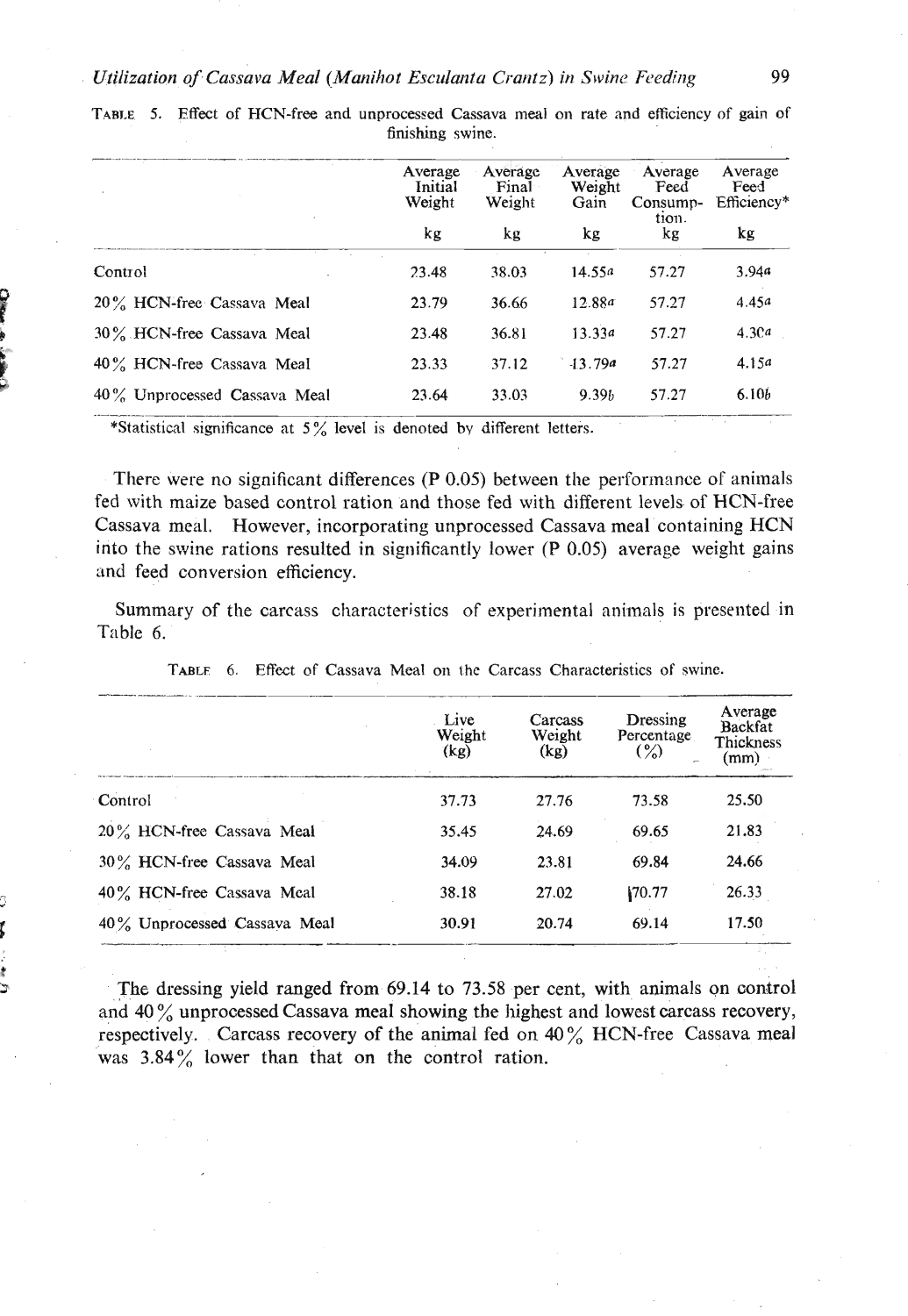Based on the averages of three measurements, animals on 40% HCN-free cassava meal showed backfat thickness comparable to that on the control ration. The lowest backfat thickness was obscrved with the animal fed on  $40\%$  unprocessed Cassava meal, which was 8.83 and 9.66 mm lower than those on 40% HCN-free Cassava meal and control rations respectively.

| TABLE 7. Effect of Cassava Meal on the Chemical Composition of Carcasses. |                 |                                |                |                  |
|---------------------------------------------------------------------------|-----------------|--------------------------------|----------------|------------------|
|                                                                           | Dry Matter<br>℅ | Crude Protein<br>$\frac{6}{6}$ | Crude Fat<br>℅ | Bone Ash<br>$\%$ |
| Control                                                                   | 66.70           | 35.20                          | 51.04          | 50.06            |
| 20% HCN-free Cassava Meal                                                 | 60.42           | 39.10                          | 47.98          | 49.99            |
| 30% HCN-free Cassava Meal                                                 | 63.09           | 36.64                          | 53.01          | 42.88            |
| 40% HCN-free Cassava Meal                                                 | 65.56           | 35.80                          | 52.61          | 47.92            |
| 40% Unprocessed Cassava Meal                                              | 63.56           | 34.70                          | 48.97          | 48.76            |
|                                                                           |                 |                                | $(1)$ $(1)$    |                  |

The treatments appear to have no effect on the moisture, crude protein, crude fat or on the bone ash content of the carcasses. There seems to be an inconsistent individual variation with respect to some nutrients.

#### **4. Discussion**

The results of the two trials have shown clearly that Cassava meal, when processed to eliminate HCN, can be used as the main source of energy in both growing and finishing swine without depressing their performances. No depression in growth rate or efficiency of feed conversion was observed in animals fed HCN-free Cassava meal at levels as high as 40 per cent. (Tables 4 and 5). Similar observations have been recorded by many workers.<sup>2,4,7,9,11</sup>

**011** the other hand, feeding unprocessed Cassava meal caused a marked depression in weight gain and efficiency of feed conversion in both growing and finishing swine, confirming a number of earlier reports.<sup>8,10,18</sup> The results of this study suggest that the HCN present in the unprocessed Cassava meal may be the toxic factor responsible for depressing the performance of animals. This may be due to the interference of HCN with the utilization of vitamin B complex and protein,<sup>17</sup> thus resulting in depressed growth. Also jt appears from these experiments that the swine were unable to utilize the energy in Cassava for growth due to the protein imbalance caused by HCN.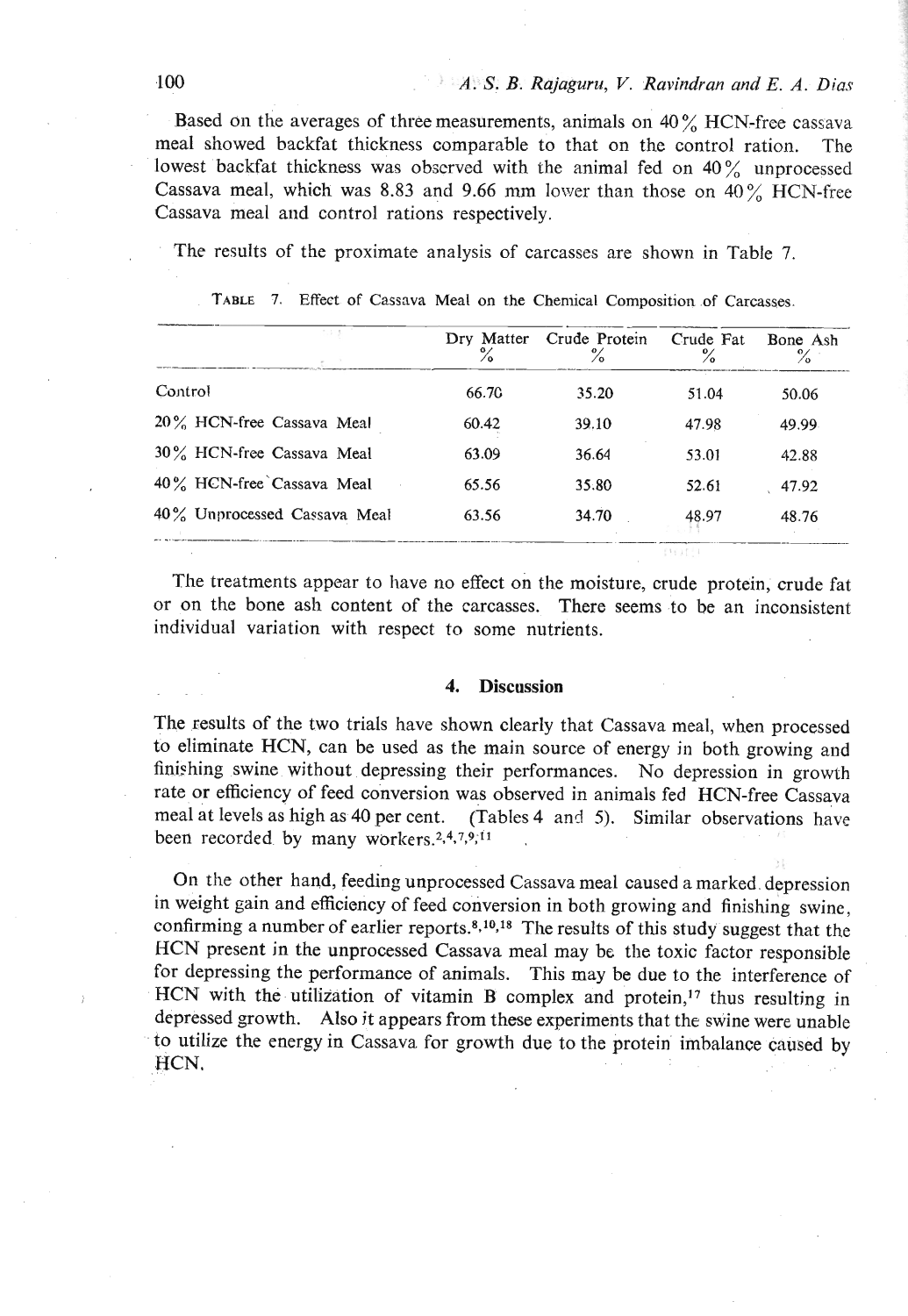# *Utilization of Cassava Meal (Manihot Esc~danta Cran!z)* **in Sivine** *Feeding* **101**

In Experiment 1, 50% of the growing swine fed with unprocessed Cassava meal containing 100 PPM HCN developed scour, while those on HCN-free Cassava meal did not show any signs of scouring. Many workers have observed incidence of scouring, when Cassava was fed.<sup>1,10,12,14</sup> None of these workers have used HCNfree Cassava meal in their experiments. The problem of scour caused by unprocessed Cassava meal could be overcome by precessing Cassava meal according to the drysoak-dry techniques described by Rajaguru.<sup>16</sup> HCN therefore, appears to be the contributing factor to scouring. The mechanism by which HCN causes scour in swine is obscure.

When finishing swine, were fed unprocessed Cassava meal containing 114 PPM HCN only mild cases of scouring were observed. It may be possible that finishing swine could tolerate a higher level of HCN than growing swine. However, no evidence of HCN toxicity was observed in both growing and finishing swine suggesting that the levels of HCN present in the unprocessed Cassava meals used in these two experiments could be tolerated by both growing and finishing swine. Coursey<sup>6</sup> reported that 50 to 100 PPM HCN Cassava was moderately poisonous to swine.

The above results suggest that HCN may be the contributing cause for digestive disturbances. The loss in weight gain, when unprocessed Cassava is fed at high levels to swine, may be partly due to low utilization of nutrients due to digestive disturbance. Hence it is essential that all HCN and related glucosides be removed from Cassava before using for swine feeding. HCN-free Cassava meal is well utilized by swine.

Replacing maize by Cassava in swine rations appears to somewhat reduce the dressing yield. The phenomenon is difficult to explain as tbe rations were iso-caloric and iso-nitrogenous. There were no appreciable differences in the backfat thickness between rations based on maize and processed Cassava. (Table **7).** Chou *et a15*  and Castillo et al,<sup>3</sup> also did not find any increase in backfat thickness due to the use of Cassava meal. This is to be expected since the energy content of maize and Cassava appear to be similar. Feeding unprocessed Cassava meal seems to reduce the backfat thickness suggesting that HCN present in the unprocessed Cassava meal may be interfering with the efficiency of energy utilization. However, the carcass data should not be considered conclusive, since only one snimal was slaughtered per treatment.

It can be concluded that Cassava meal when well detoxified could be an ideal substitute for maize in swine rations.' Also once detoxified it could be safely used upto  $40\%$  of the ration as an energy supplement. Since Cassava yields more energy per hectare than any other crop, its use as an energy supplement in swine rations would lower the cost of feed.

S